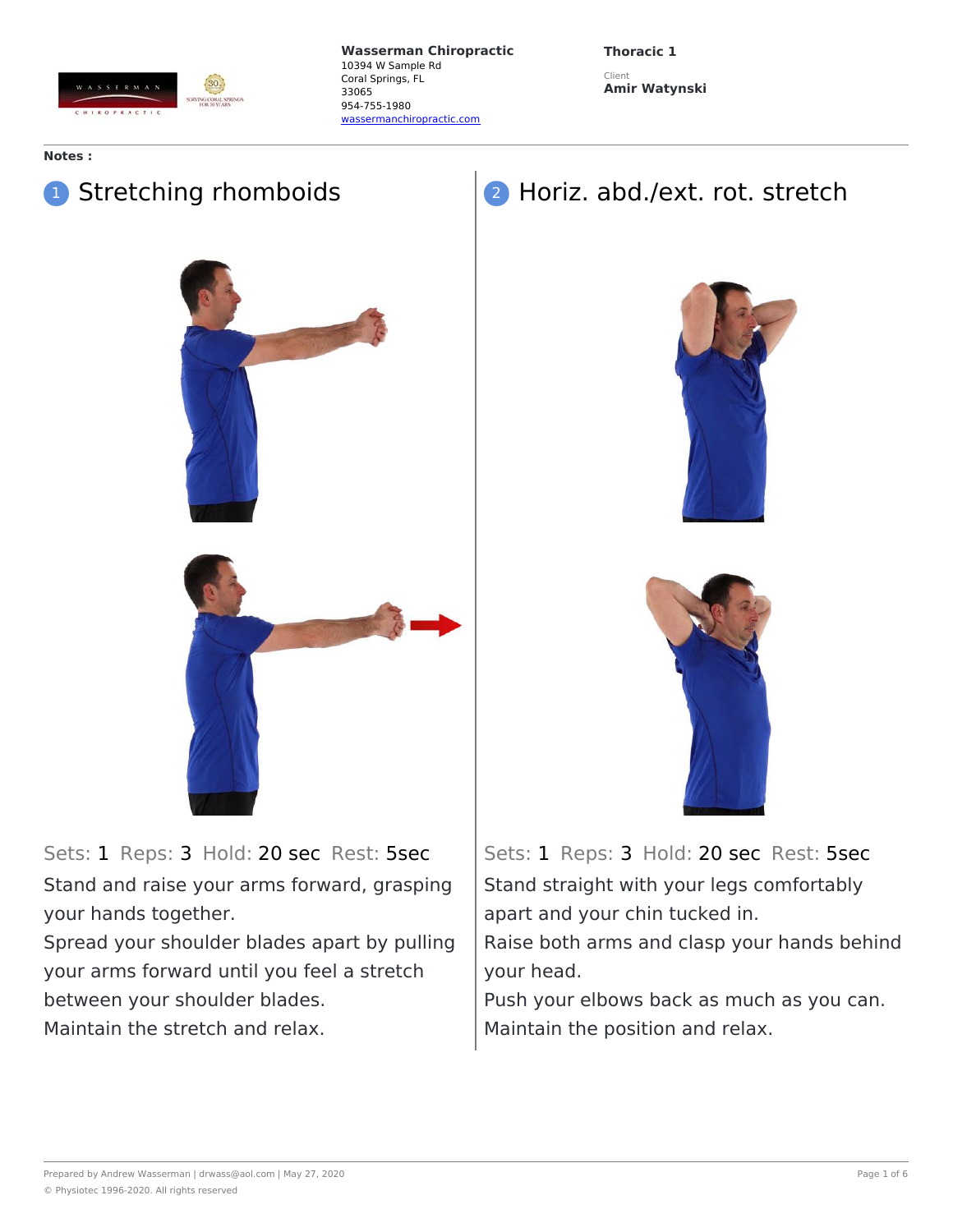

**Thoracic 1**

Client **Amir Watynski**

#### Mid back rotation stretch

# 4 Cat and dog stretch



Sets: 1 Reps: 3 Hold: 20 sec Rest: 5sec Start on all fours and push your hips back so your buttocks rest on your heels. You may want to have your knees apart to be more comfortable.

Reach forward with your hands and hold the stretch.

Next, reach to one side with both hands and hold the stretch.

Then, reach to the other side and hold the stretch.





Sets: 1 Reps: 3 Hold: 20 sec Rest: 5sec Start on all fours with your back straight, hands under the shoulders and knees under the hips.

To do the dog stretch, slowly inhale and let the belly fall toward the floor to arch the back and extend the head at the same time. To do the cat stretch, slowly exhale, round the back and tuck the chin to the chest. Alternate between these two positions slowly.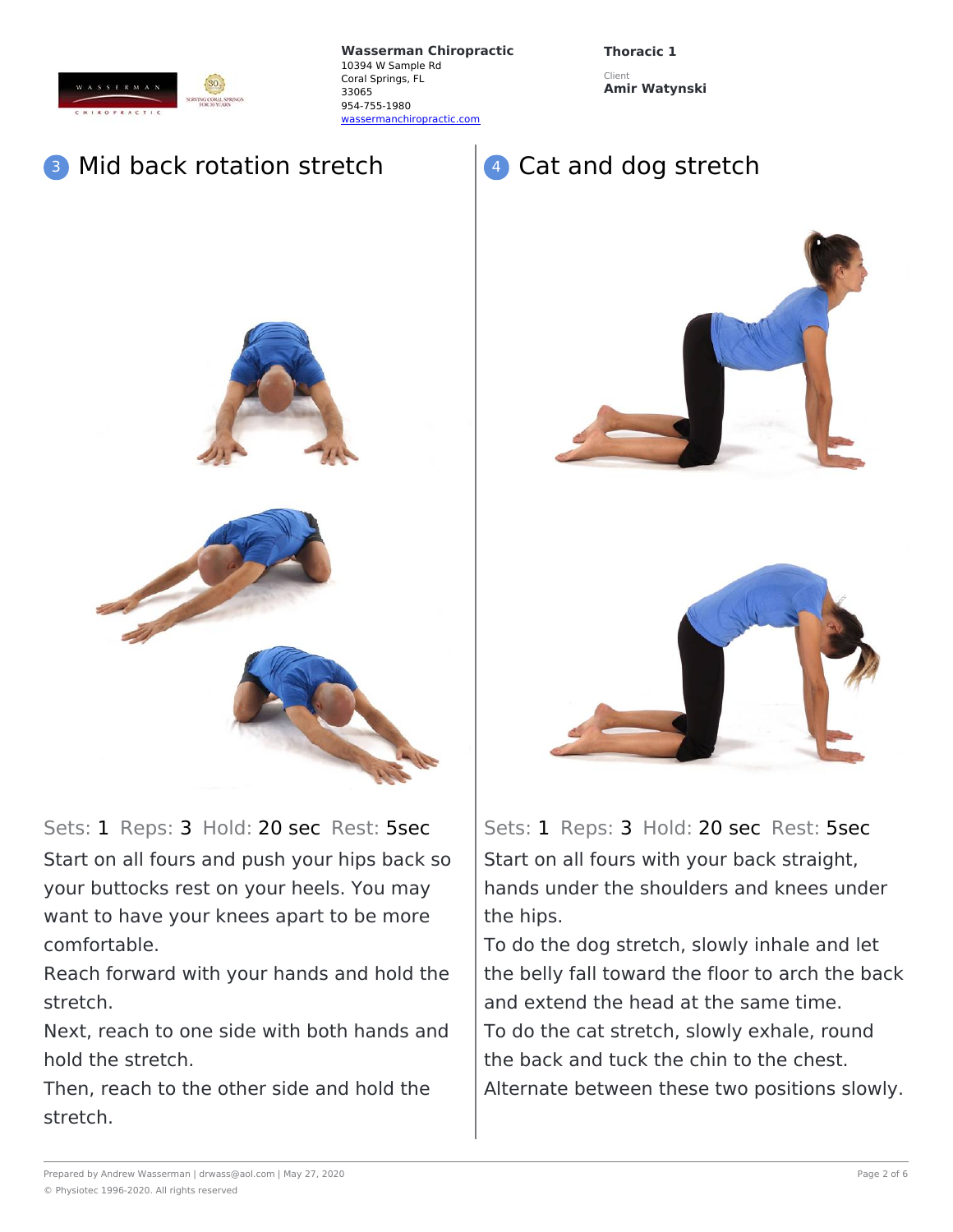

in front of you. Both hands are placed together in front of

your chest.

Keep the bottom arm on the floor, roll back and have the top arm reach back toward the floor, opening up the chest. Make sure you keep your arm in line with the collar bone to preserve the shoulder's integrity.

Think about bringing your shoulder blade down to the floor.

Sets: 1 Reps: 5 each side Hold: 3sec Start on your knees with your butt on your heels and one arm down on the floor between your knees.

Put the other hand behind the head. Lift your elbow up and rotate the torso as much as possible without moving your hips.

**6 Thoracic rotation** 

**Thoracic 1**

**Amir Watynski**

Client

**Wasserman Chiropractic**

10394 W Sample Rd Coral Springs, FL 33065 954-755-1980

wassermanchiropractic.com



<sup>5</sup> Thoracic rotation



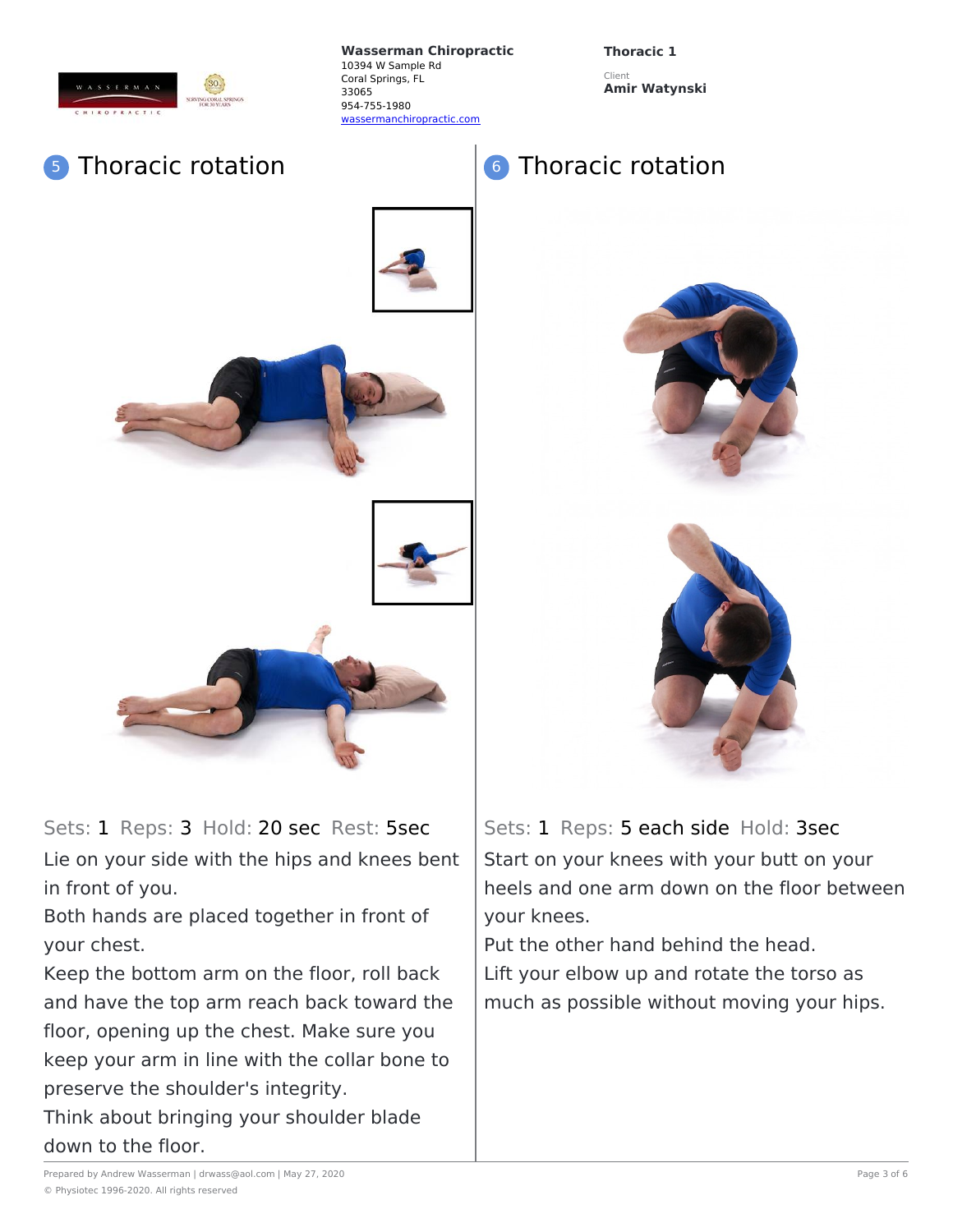

**Thoracic 1**

Client **Amir Watynski**

Maintain the position and return slowly to the starting position.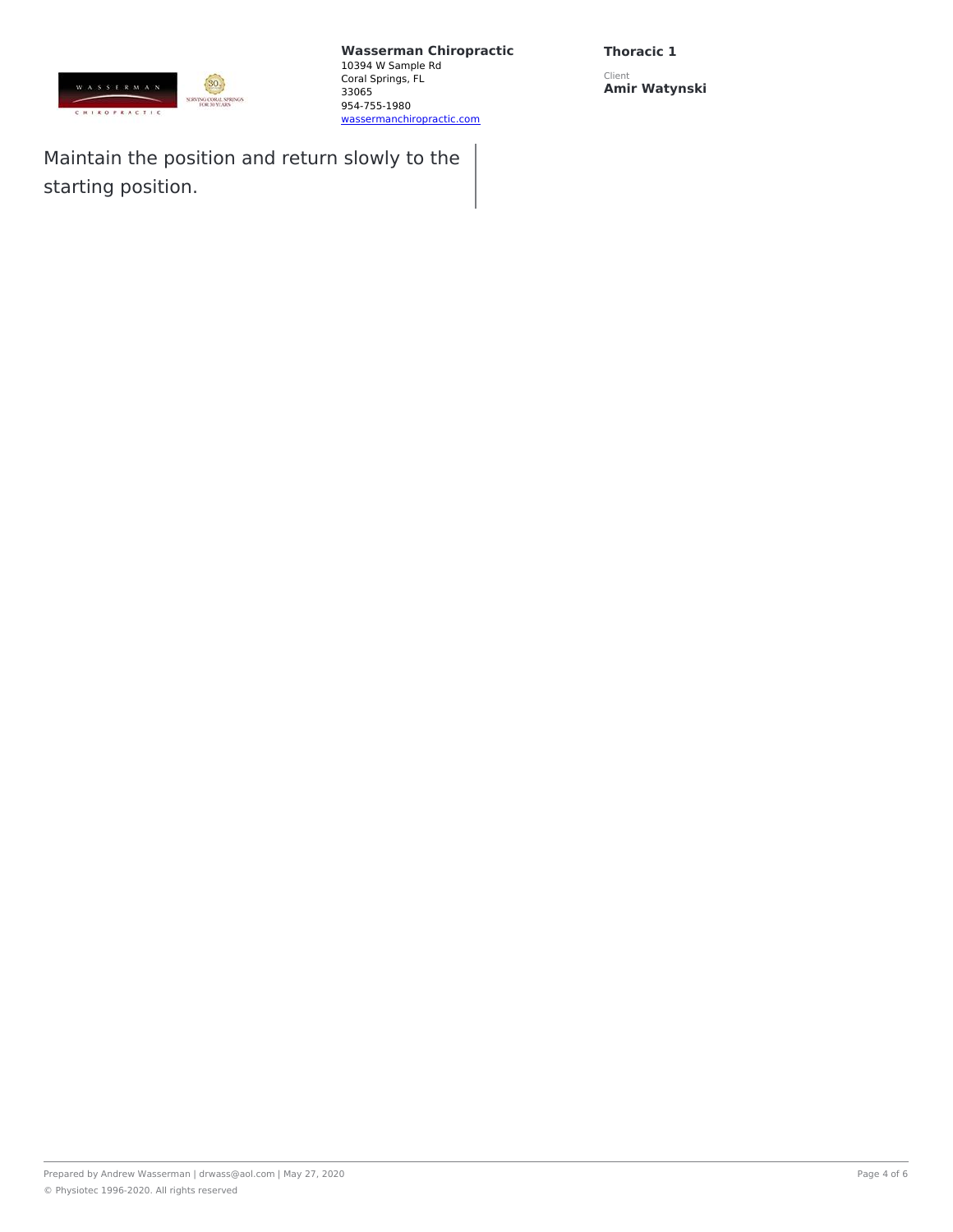

<sup>7</sup> Thoracic rotation

**Wasserman Chiropractic** 10394 W Sample Rd Coral Springs, FL 33065 954-755-1980 wassermanchiropractic.com

**Thoracic 1** Client

**Amir Watynski**

### 8 Upper trunk rotation in all fours



Sets: 1 Reps: 5 each side Hold: 3 sec Start on your knees with your buttocks on your heels and one arm down on the floor between your knees.

Put the other hand behind your lower back. Rotate the torso as much as possible without losing your original position.





Sets: 1 Reps: 5 each side Hold: 3 sec Start on all fours and place one hand behind your head.

Lift the elbow up and behind while you rotate at the thoracic region.

Gently come back to the starting position and repeat.